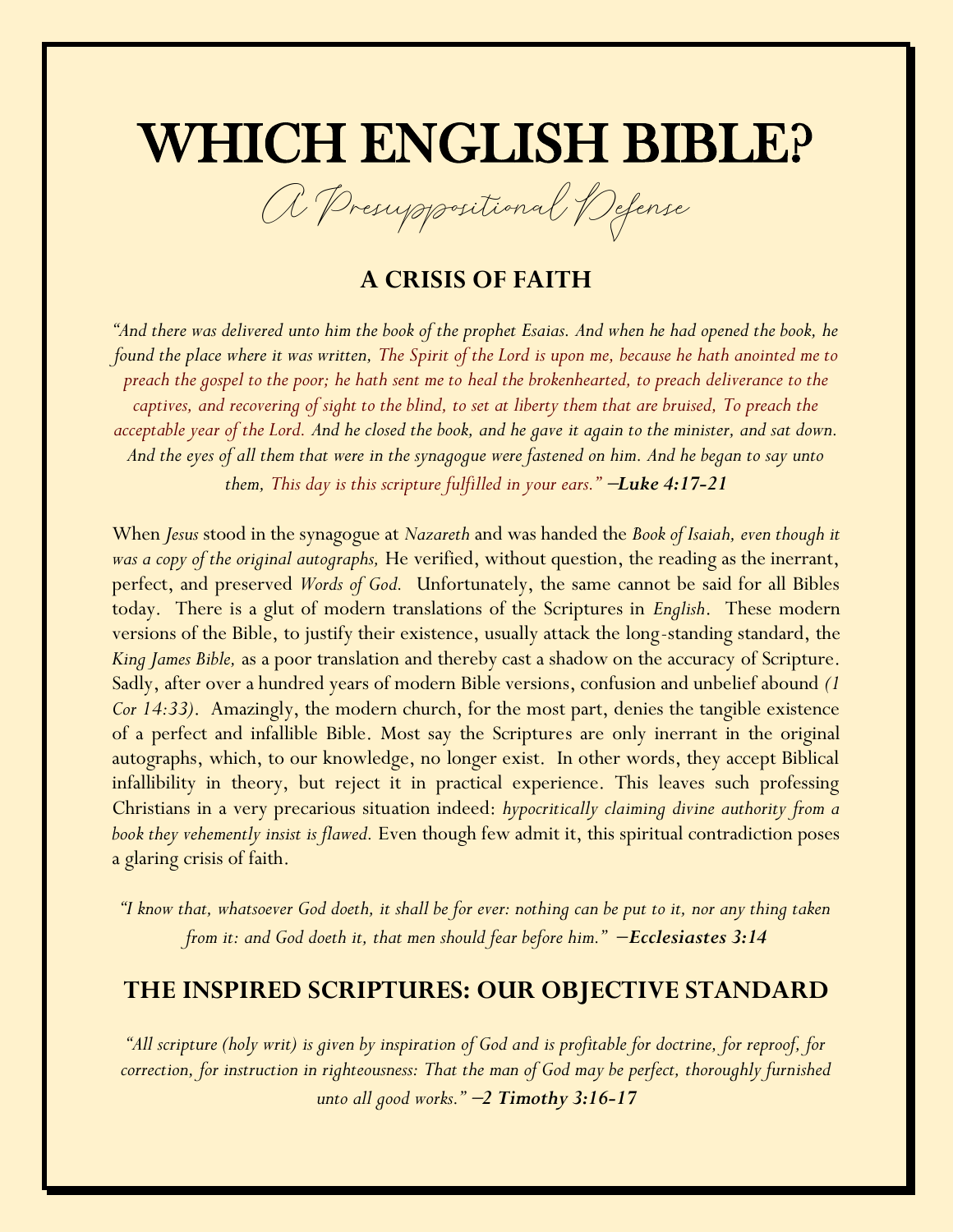As Christians, we often casually affirm the *"inspiration"* of Scripture. However, the compound Greek word *theopneustos* translated *"inspiration"* in *2 Timothy 3:16*, literally means *"breathed out of God"*. The implication of this truth is profound. The origins of the *written Word of God* are not human, but divine; Scripture came directly *out from God*. Thus, the Scripture is exactly what God thinks, what God says, what God wills, and what God commands. Moreover, the authority of God is perfectly and uniformly reflected in the authority of Scripture. He who obeys God, obeys the Scripture. He who loves God, loves the Scripture *(Jn 14:23-24)*. This being true, Scripture is the Christian's only objective standard for truth. Hence, if there is no available, tangible, inerrant, infallible *written Word of God* then we have no epistemological foundation. The challenge to those who reject their Bibles as literally infallible *(if our Bible is not error-free it cannot be inerrant)* is that they have no authoritative epistemological principle by which to judge one part of Scripture to be accurate and another part to be inaccurate. Since Scripture is the only objective source of information from which the entire Christian system is constructed, one who considers any portion of Scripture as fallible must reject the whole Bible. If there is no objective standard who is to know what is actually accurate or not? Biblical infallibility then, is the epistemological foundation of the Christian faith. Hence, if Christians have no infallible Bible to read, to study, and to apply, then they have no authoritative grounds to claim to know God, His mind, His will or call others to believe. If God has not perfectly preserved His Word for us, how can we know anything for sure? If our Bible is not inerrant, every claim of Christianity can be boldly challenged. This demands we find a translation of the Bible which is perfect and inerrant.

#### **GOD'S** *PERSON* **AND GOD'S** *WORD* **ARE ONE IN THE SAME**

*"In the beginning was the Word, and the Word was with God, and the Word was God."* −*John 1:1*

God and His Word are synonymous and are one in essence *(Jn 1:1; 1 Jn 5:7)*. Any attempt to separate the *Word of God* (the written Word) from the *Person of God* (the living Word) must be viewed as unscriptural and spiritually reckless. Hence, it is only logical to conclude what is true of God, is true of His Word. God is perfect. Perfection is an attribute of the divine nature. If God ceases to be perfect, He ceases to be God. Accordingly, God's Word is perfect and any translation of God's Word that falls short of perfection cannot accurately be referred to as *God's Word*. Likewise, God is self-evident, meaning all moral creatures have, at the very least, a limited but sufficient revelation of His existence *(Rom 1:20)*. God is also self-attesting and needs no external authority to validate Himself *(Heb 6:13)*. Therefore, seeing God and His Word are intrinsically the same, God's Word must also be self-evident and self-attesting. This simply means God's Word bears witness with the human conscience and it authoritatively verifies itself *(Rom 2:15)*.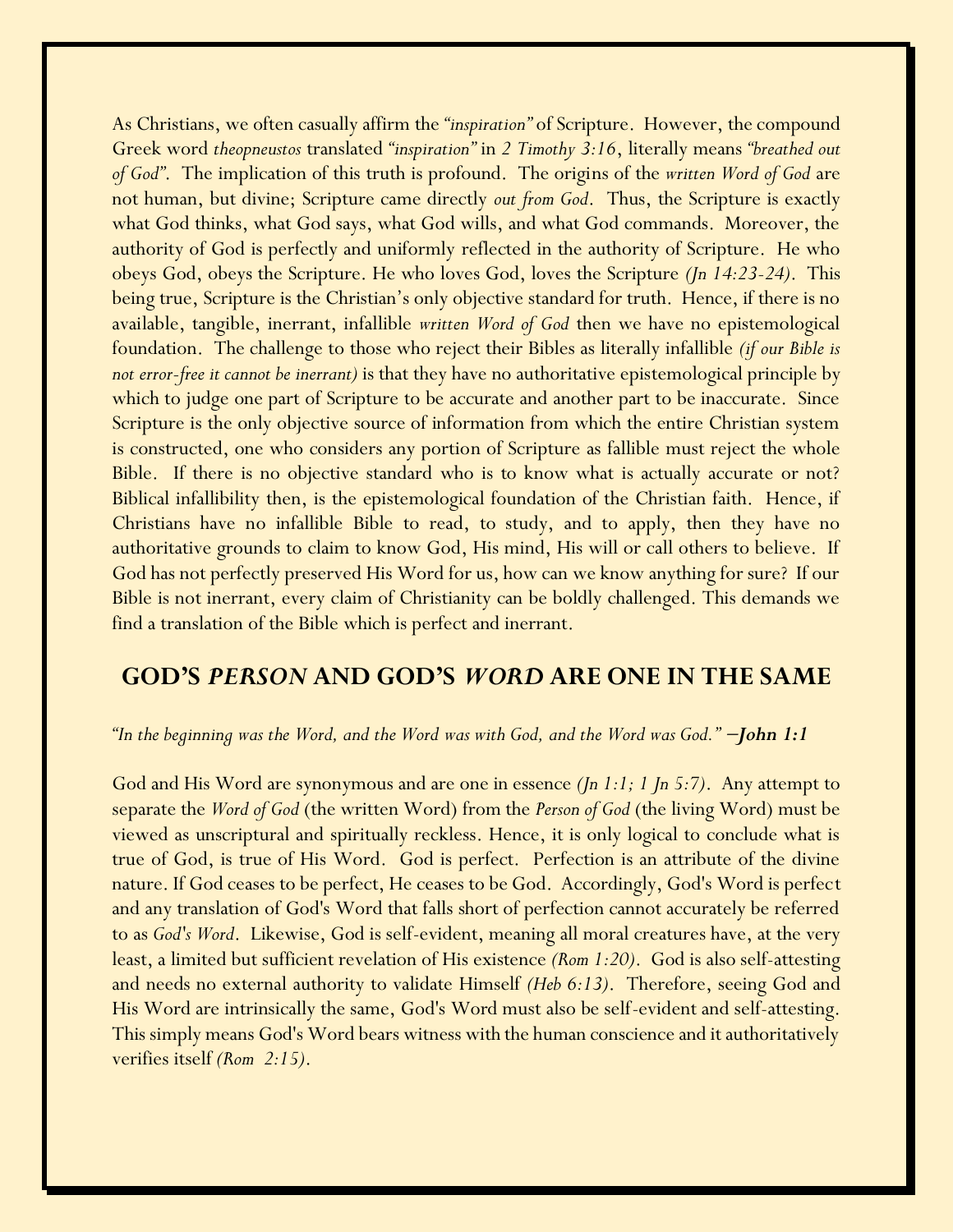The Scriptures are of divine origin, character and authority; hence, they bear the marks of divinity. They clearly authenticate themselves as God-breathed, however, man is unable to perceive this apart from the internal testimony of the *Holy Ghost (Jn 15:26; 1 Cor 2:12-14)*. Thus, discerning God's Word is a spiritual matter. True, it involves our reason but cannot be approached by mere intellectual *sight*, but *by faith (Heb 11:3)*. Thus, in considering the validity of a translation of the Bible, we must understand, as mere men, the concept of empirically proving the Scriptures is an impossibility *(though some empirical examination is unavoidable)*. How can we then know? We must concede, only *by faith*. No matter how much research, no matter how trained or educated we are, the only way to truly know any translation of the Bible is perfect is *by faith*. The beginning, or starting point, of knowledge and understanding is the *"fear of the Lord"*, not the carnal examination of subjective evidence *(Prov 9:10)*. Even in the case of the original autographs, only *by faith* can they be established and believed as perfect. We must see, God, as omniscient, is the only One with all information. Thus, He is the lone individual qualified to empirically verify His Word. The key then, to finding a perfect and infallible Bible is twofold:

- You must believe such a Bible exists *(Matt 24:35).*
- You must trust God alone to reveal it to you *(Jn 10:27, 16:13).*

As long as men trust their autonomous intellect and second-hand expertise to judge between this Bible and that Bible, the truth will remain obscured to them. For the Christian, *Jesus* is Lord. This means the Christian's highest authority is God and His Word. Only God can verify His Word. Why? To be the *ultimate authority*, that authority must be self-attesting; otherwise the one testifying to it is greater. That is why God *"sware by Himself" (Heb 6:13)*. Therefore, it stands to reason, anything used to authoritatively verify Scripture must possess more authority than Scripture. If we use extra-biblical evidence above Scripture in an effort to objectively identify Scripture we place something from outside the Scripture above Scripture. We thus, violate our own confession and undermine the doctrine of *sola scriptura*.

*"In all cases, the church is to be judged by the Scriptures not the Scriptures by the church."* <sup>−</sup>*John Wesley* 

What are the self-attesting standards God declares of His Word in His Word?

- 1. Perfect and true *(Ps 19:7; 119:151-152; Jn 17:17).*
- 2. Unmixed and pure *(Ps 18:30; 119:140; 1 Pet 2:2).*
- 3. Preserved and eternal *(Lk 21:33; Ps12:6-79:144).*

Hence, in our search for a Bible that truly contains *'the very Words of God',* we see it will be *perfect*, *true*, *pure*, *preserved* and *eternal*.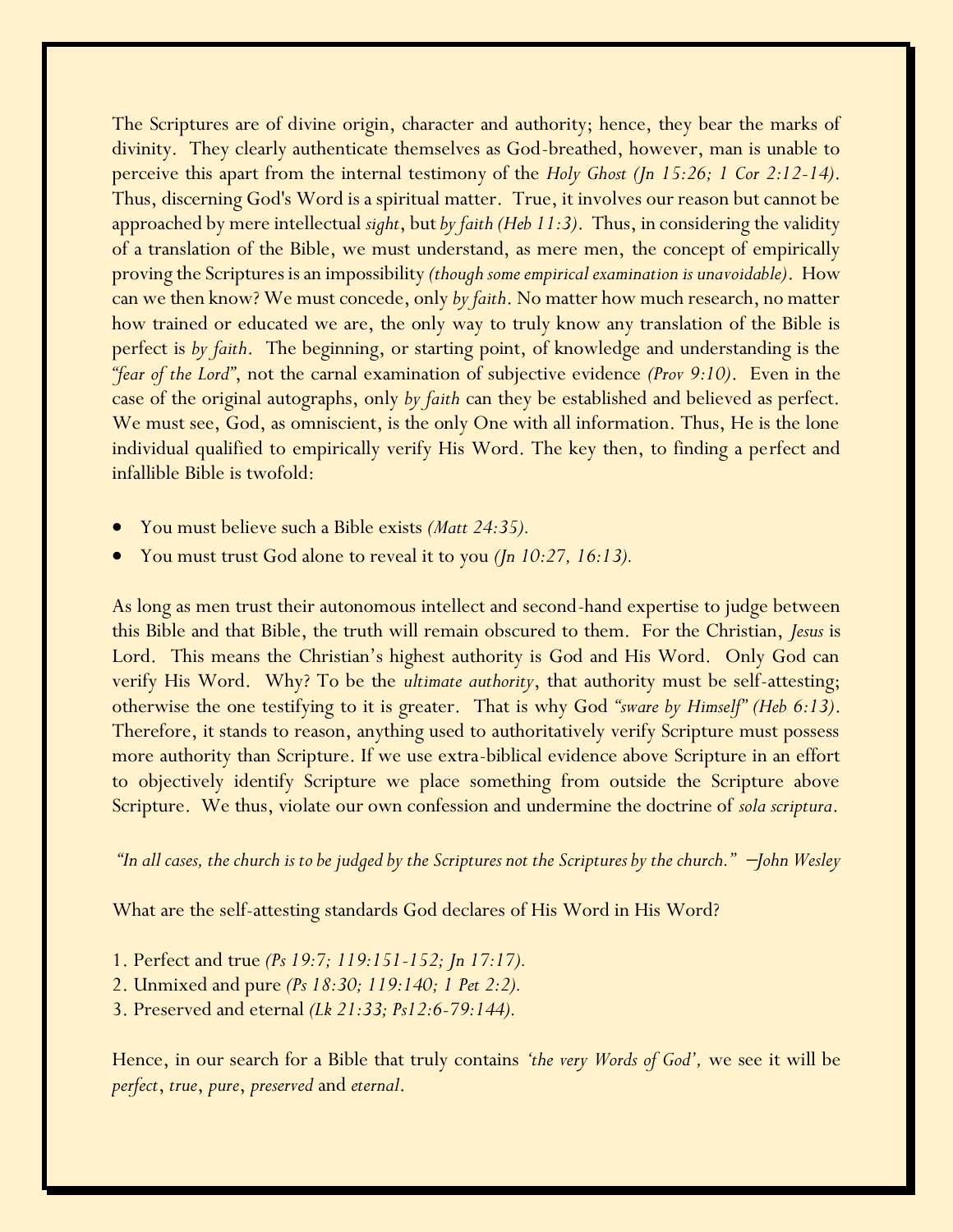# **THE BASIC ARGUMENTS**

As clearly indicated above…

- 1. God's Word is our highest authority and is self-evident and self-attesting.
- 2. Biblical infallibility then, is the epistemological foundation of the Christian faith; if our Bible is not perfect we cannot defend our faith.
- 3. God has promised to preserve His Word in His Word (Ps 12:6-7; Matt 24:35).
- 4. If you reject the idea, as many professing Christians do, that a perfectly preserved Bible exists, then you call God a liar and you are guilty of unbelief. Hence, you are certainly disqualified to discern God's Word while you, by default, resist and renounce His declaration of Himself.

 *"He that is of God heareth God's words: ye therefore hear them not, because ye are not of God." 000000000000000000000000000000000000000000000000000000000000000*−*John 8:47*

- 5. However, if you agree that there must be a perfect, infallible Bible, then you must concede that the KJV and the modern translations cannot both be it, as they vastly differ and two perfect books cannot contradict one another. Remember, we are not talking about *'Gone with the Wind'*, but God's Word, which by strict definition, must be inerrant or it ceases to be God's Word.
- 6. The gross apostasy in the Western church has paralleled the popularity of the modern translations.
- 7. I believe, by faith, the *King James Bible* is God's perfect, preserved, infallible Word to the English-speaking people.

### **THE CONSEQUENCES OF BELIEVING THE LIE**

*"Now the serpent was more subtil than any beast of the field which the LORD God had made. And he said unto the woman, YEA, HATH GOD SAID, Ye shall not eat of every tree of the garden?"* –*Gen 3:2* 

If you have foolishly listened to the textual critics, the Bible-correctors, and the Bibleagnostics, believing their accusations against the *King James Bible* and receiving the demonic lie that there is no perfect translation of the Bible, there are three sobering implications to your choice…